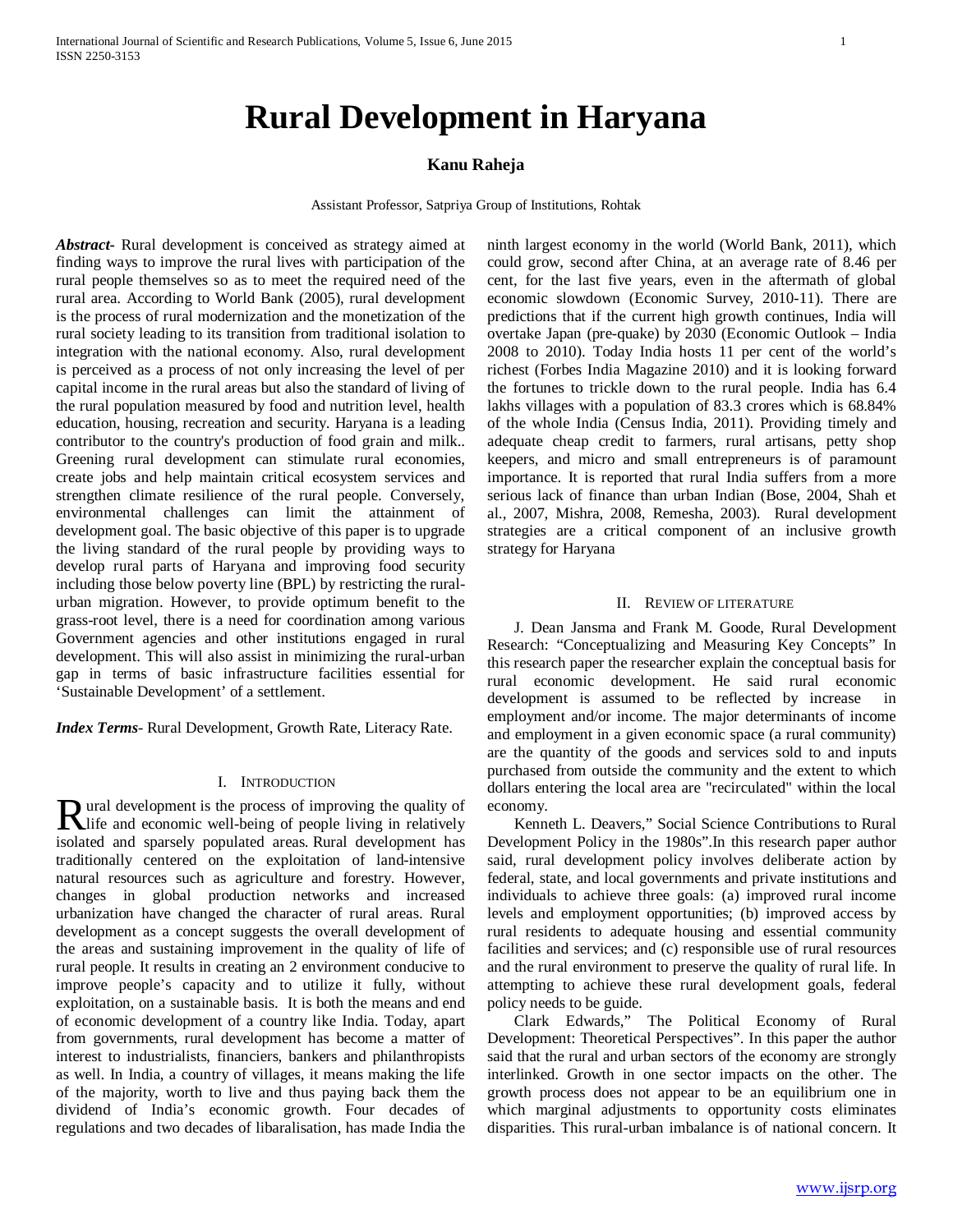appears to have resulted in relatively densely populated cities and sparsely populated countryside. Rural development can increase economic efficiency, add to the nation's goods and services, and enhance the social and economic well-being of both the rural and the urban sectors.

# III. OBJECTIVES OF THE STUDY

- 1. To upgrade the living standard of the rural people by providing ways to develop rural parts of Haryana.
- 2. To know various schemes made by government of Haryana for developing its rural areas.
- 3. To provide optimum measures for restricting ruralurban migration.

### IV. RURAL DEVELOPMENT

 In the last thirty years Asia has experienced dynamic growth and structural transformation, and has achieved substantial poverty reduction. The incidence of people living in poverty fell from more than 50 percent in the mid-1970s to 18 percent in 2004, and the incidence of hunger fell to 16 percent. However, Asia is still home to more than half of the world's poor, the majority of whom live in rural areas. Agricultural and rural development thus remains a critical component of an inclusive growth strategy for the region. Haryana is a leading contributor to the country's production of food grain and milk. Agriculture is the leading occupation for the residents of the state; the flat arable land is irrigated by submersible pumps and an extensive canal system. Haryana contributed heavily to the Green Revolution in the 1960's, that made India self-sufficient in food production. According to census, 1991-2001 about 71.07% of Haryana's population was living in rural area and the agricultural sector contributed 31.19% (Rs. 16625.71 crores) to the Net State Domestic Product. For the year 2006-07 this figure dropped to 21.45% (Rs. 24795.16 crores) which shows decline in the agriculture and animal husbandry sectors. Land, the main asset in rural area, is concentrated amongst a few. The Population of Haryana according to the 2011 census stands at about 25 million, making it the 17th most populated state in India. The state lies in the northern part of the country and is well connected to the capital of India. There is a huge influx of population into Gurgaon, which is a part of Haryana from Delhi. The state is

spread over an area of about 44000sq. km. making it the 20th largest state in the country in terms of area. The density of population per sq. Km. is about 570 which is above the national average. The state has a growth rate of about 19% which slightly exceeds the national growth rate of about 17%. The population of the state is rising considerably due to rapid efforts towards development and progress. The literacy rate in the state is about 76% a figure that has improved tremendously in the last few years due to the consistent efforts of the government. The sex ratio in Haryana leaves a lot to be desired as it lags behind the national average by 70 points. The statistics in the Haryana Census 2011 reveal facts that can be instrumental in planning for a better development plan for the state.

# **Haryana Population 2011**

 As per details from Census 2011, Haryana has population of 2.54 Crores, an increase from figure of 2.11 Crore in 2001 census. Total population of Haryana as per 2011 census is 25,351,462 of which male and female are 13,494,734 and 11,856,728 respectively. In 2001, total population was 21,144,564 in which males were 11,363,953 while females were 9,780,611.

# **(a) Haryana Population Growth Rate**

 The total population growth in this decade was 19.90 percent while in previous decade it was 28.06 percent. The population of Haryana forms 2.09 percent of India in 2011. In 2001, the figure was 2.06 percent.

## **(b) Haryana Literacy Rate 2011**

 Literacy rate in Haryana has seen upward trend and is 75.55 percent as per 2011 population census. Of that, male literacy stands at 84.06 percent while female literacy is at 56.91 percent. In 2001, literacy rate in Haryana stood at 67.91 percent of which male and female were 76.10 percent and 59.61 percent literate respectively.

#### **(c)Haryana Density 2011**

 Total area of Haryana is 44,212 sq. km. Density of Haryana is 573 per sq km which is higher than national average 382 per sq km. In 2001, density of Haryana was 478 per sq km, while nation average in 2001 was 324 per sq km.

#### **Haryana Sex Ratio**

 Sex Ratio in Haryana is 879 i.e. for each 1000 male, which is below national average of 940 as per census 2011. In 2001, the sex ratio of female was 861 per 1000 males in Haryana.

| <b>State</b> | <b>Total</b><br><b>Population</b> | <b>Rural</b><br><b>Population</b> | <b>Urban</b><br><b>Population</b> | Pop<br><b>Rural</b><br>Percentage | <b>Urban</b><br>Pop<br>Percentage |
|--------------|-----------------------------------|-----------------------------------|-----------------------------------|-----------------------------------|-----------------------------------|
| Harvana      | 2,53,53,081                       | .65,31,493                        | 88.21.588                         | 65.21                             | 34.79                             |

# **Rural Development Department, Haryana**

 The Department of Rural Development through the District Rural Development Agencies is implementing Special Beneficiary Oriented Schemes, Wage Employment Programmes and Area Development Programmes. The Government of India from the year 1999- 2000 has restructured/modified most of the Rural Development Schemes. Besides this, the Government of India has also

changed the funding pattern of all the schemes from 50:50, 80:20 and 100% and most of the schemes are now being implemented on 75:25 and 90:10 sharing basis between the Central and State Governments respectively The Special Beneficiary Oriented Schemes, Wage Employment Programmes and Area Development Programmes being implemented by the department of Rural Development are given as under.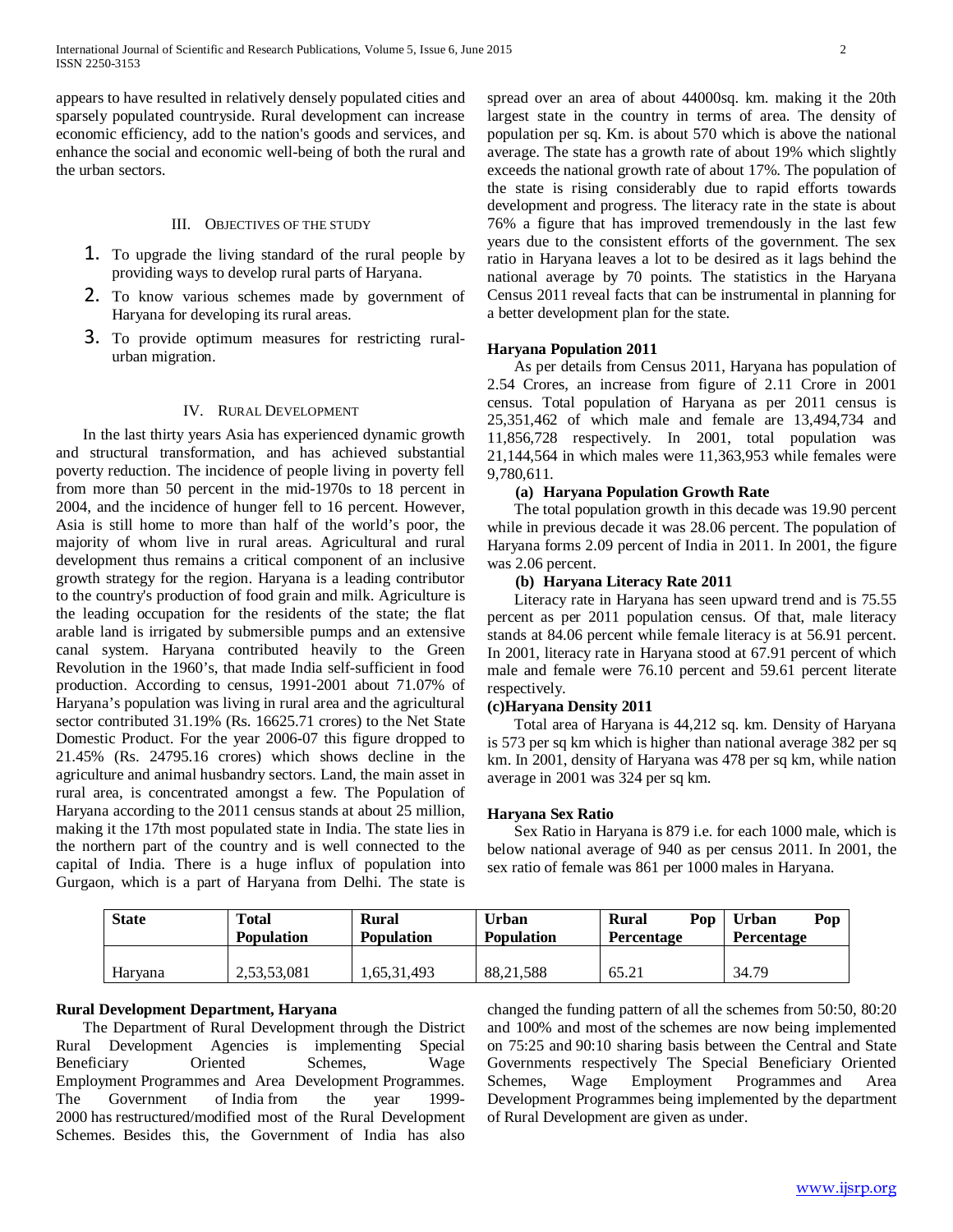| RURAL DEVELOPMENT DEPARTMENT, HARYANA                                    |                                                                     |                                                           |  |  |  |
|--------------------------------------------------------------------------|---------------------------------------------------------------------|-----------------------------------------------------------|--|--|--|
| STATEMENT SHOWING THE SCHEME-WISE OUTLAY FOR THE FINANCIAL YEAR 2015-16. |                                                                     |                                                           |  |  |  |
| Sr. No.                                                                  | Major Heads/ Minor Heads of Development (Scheme-wise)               | Proposed Outlay for<br>the year 2015-16. (Rs.<br>in Lacs) |  |  |  |
| $\mathbf{A}$                                                             | State share                                                         |                                                           |  |  |  |
| $\mathbf{1}$                                                             | Mahatma Gandhi National Rural Employment Guarantee Scheme (MGNREGS) | 1800.00                                                   |  |  |  |
| 2                                                                        | Indira Awaas Yojana (IAY)                                           | 6000.00                                                   |  |  |  |
| $\mathfrak{Z}$                                                           | DRDA Admn.                                                          | 650.00                                                    |  |  |  |
| 4                                                                        | Integrated Wasteland Management Programme (IWMP)                    | 550.00                                                    |  |  |  |
| 5                                                                        | NRLM/SGSY                                                           | 1200.00                                                   |  |  |  |
| 6                                                                        | <b>Monitoring Cell</b>                                              | 40.00                                                     |  |  |  |
| 7                                                                        | Pay to JGSY Staff (At State Headquater)                             | 55.00                                                     |  |  |  |
| $8\,$                                                                    | Pay to Gram Sevikas                                                 | 300.00                                                    |  |  |  |
| 9                                                                        | Information Technology (IT)                                         | 5.00                                                      |  |  |  |
|                                                                          | <b>Sub Total</b>                                                    | 10600.00                                                  |  |  |  |
| $\, {\bf B}$                                                             | <b>Centre Share</b>                                                 |                                                           |  |  |  |
| $\mathbf{1}$                                                             | <b>MGNREGS</b>                                                      | 25000.00                                                  |  |  |  |
| $\overline{c}$                                                           | <b>IAY</b>                                                          | 18000.00                                                  |  |  |  |
| $\mathfrak{Z}$                                                           | <b>IWMP</b>                                                         | 5000.00                                                   |  |  |  |
| $\overline{4}$                                                           | <b>BRGF</b>                                                         | 3300.00                                                   |  |  |  |
| $\sqrt{5}$                                                               | <b>MPLADS</b>                                                       | 7500.00                                                   |  |  |  |
| $\sqrt{6}$                                                               | NRLM/SGSY (including DRDA Admn.)                                    | 3500.00                                                   |  |  |  |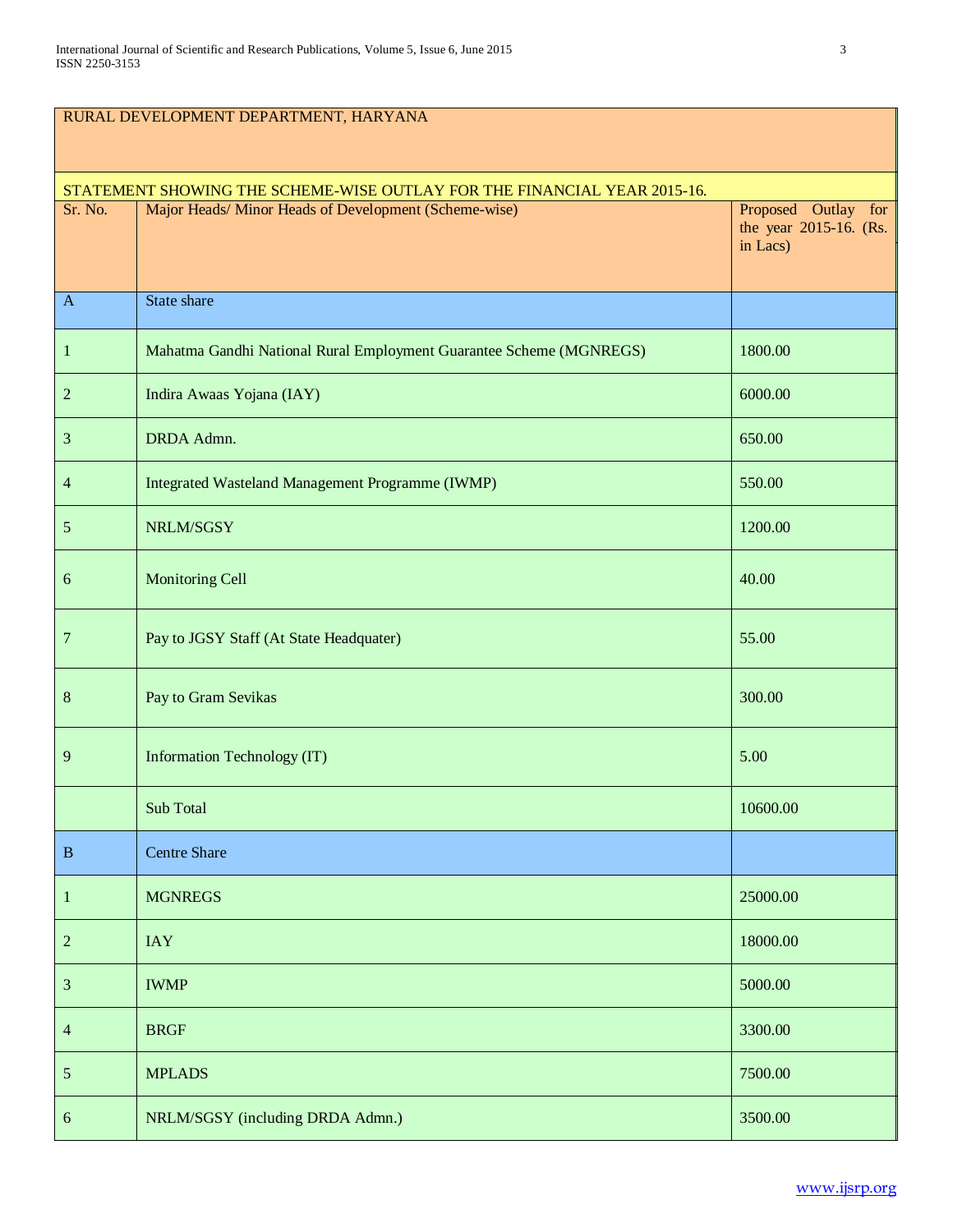| Sub Total          | 62300.00 |
|--------------------|----------|
| <b>GRAND TOTAL</b> | 72900.00 |

# **Rural development schemes:**

 Some of the major schemes implemented by the Rural Development Department are as follows:

- Swarnjayanti Gram Swarozgar Yojana (SGSY)
- Indira Awaas Yojana (IAY)
- Sampooran Grameen Rozgar Yojana (SGRY)
- Watershed Development Projects/Hariyali Scheme
- Desert Development Programme(DDP)
- Members of Parliament Local Area Development Scheme (MPLADS)
- Rashtriya Sam Vikas Yojana (RSVY)
- Total Sanitation Campaign (TSC)
- Swaranjayanti Shahari Rozgar Yojna (SJSRY)
- Employment Assurance Scheme (EAS)
- National Rural Employment Guarantee Scheme (NREGS)
- Integrated Wasteland Development Projects (IWDP)
- Mahatma Gandhi National Rural Employment Guarantee Scheme (MGNREGS)
- Bharat Nirman Rajiv Gandhi Sewa Kendra (BNRGSK)
- National Rural Livelihoods Mission (NRLM)/Aajeevika
- Backward Region Grant Fund
- Intergrated Watershed Management Programme (IWMP)

#### **District Rural Development Agency**

 The District Rural Development Agency (DRDA) has traditionally been the principal organ at the District level to oversee the implementation of different anti poverty programmes. The primary objective of DRDA Schemes is to professionalize the DRDAs so that they are able to effectively manage the anti poverty programmes of the Ministry of Rural Development and interact effectively with other agencies. The Department of Rural Development is implementing a number of programmes in rural areas through the state Governments for poverty reduction, employment generation, rural infrastructure habitant development, provision of basic minimum services etc. Programmes implemented by the DRDA

- Panchayati Raj
- □ Pradhan Mantri Gram Sadak Yojana (PMGSY)
- Swarnjayanti Gram Swarozgar Yojana (SGSY)
- Sampoorna Gramin Rozgar Yojana (SGRY)
- $\Box$  Rural Housing (Indira Awaas Yojana)
- **DRDA** Administration
- $\Box$  Training Schemes

 $\Box$  Promotion of Voluntary Schemes and Social Action Programme, organization of beneficiaries, advancement and dissemination of rural technology through CAPART.

 $\Box$  Monitoring mechanism.

# **Comilla Model**

 The Comilla Model was a rural development programme launched in 195[9\[1\]](http://en.wikipedia.org/wiki/Comilla_Model#cite_note-1) by the [Pakistan](http://en.wikipedia.org/wiki/Pakistan) Academy for Rural Development (renamed in 1971 the [Bangladesh Academy for](http://en.wikipedia.org/wiki/Bangladesh_Academy_for_Rural_Development)  [Rural Development\)](http://en.wikipedia.org/wiki/Bangladesh_Academy_for_Rural_Development). The Academy, which is located on the outskirts of [Comilla](http://en.wikipedia.org/wiki/Comilla_District) town, was founded by [Akhter Hameed](http://en.wikipedia.org/wiki/Akhter_Hameed_Khan)  [Khan,](http://en.wikipedia.org/wiki/Akhter_Hameed_Khan) the [cooperative](http://en.wikipedia.org/wiki/Cooperative) pioneer who was responsible for developing and launching the programme

The main features of the Comilla Model were:

 The promotion of development and of refining of various [institutions,](http://en.wikipedia.org/wiki/Institutions) both public and private, and establishing a system of interrelationships between them**;**

- Involvement of both [public](http://en.wikipedia.org/wiki/Public_sector) and [private sectors](http://en.wikipedia.org/wiki/Private_sector) in the process of rural development;
- Development of leadership in every village, including [managers,](http://en.wikipedia.org/wiki/Management) model [farmers,](http://en.wikipedia.org/wiki/Farmer) women <u>organizers</u>, [youth leaders,](http://en.wikipedia.org/wiki/Youth_work) and village [accountants,](http://en.wikipedia.org/wiki/Accountants) to manage and sustain the development efforts;
- Development of three basic infrastructures (administrative, physical and organisational);
- Priority on [decentralized](http://en.wikipedia.org/wiki/Decentralized) and coordinated rural administration in coordination with officials of various government departments and the representatives of public organisations.
- Integration and coordination of the various developing services, institutions and projects;
- Education, organisation and discipline;
- Economic planning and [technology;](http://en.wikipedia.org/wiki/Technology)
- Development of a stable and progressive **[agriculture](http://en.wikipedia.org/wiki/Agriculture)** to improve the conditions of the farmers, and provide employment to rural labour force

#### **RIGA Project**

 The Rural Income Generating Activities (RIGA) Project is a collaboration between the [Food and Agriculture Organization,](http://en.wikipedia.org/wiki/Food_and_Agriculture_Organization)  the [World Bank,](http://en.wikipedia.org/wiki/World_Bank) and [American University](http://en.wikipedia.org/wiki/American_University) (Washington, DC) that seeks to contribute to the understanding of the income generating activities, both agricultural and non-agricultural, of rural households in developing countries. The RIGA project achieves this by two means. First, through the development of an innovative database of income sources from various developing countries, which is available free of charge to researchers via the project's website. Second, by producing studies and publications that use the database to analyze pressing economic and policy issues.

#### **Purpose**

 The RIGA Project's purpose is to create an income measure that is comparable within and between countries.

 According to the RIGA Project website, the key questions addressed by the RIGA Project include: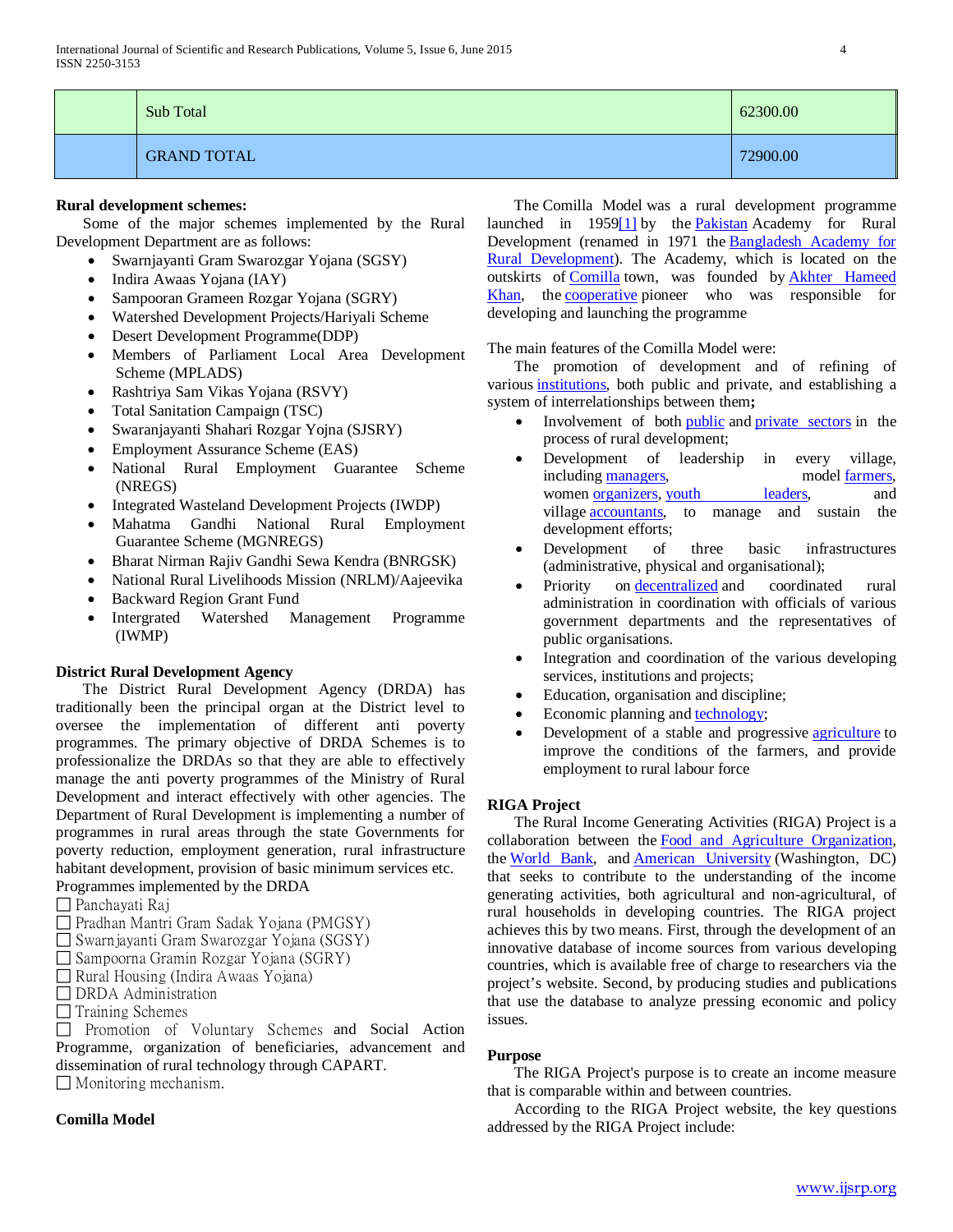- What are the relationships between the various Rural Income Generating Activities (RIGAs)?
- What types of RIGAs are associated with poverty reduction?
- What is the relationship between various Rural Non-Farm activities and agriculture?
- What is the link between RIGAs and food security?

 In order to answer these questions, the RIGA Project developed a standardized income calculation method that is applied only to country surveys that meet strict criteria of data requirements. The definition of income utilized closely adheres to the one set out by the [International Labour Organization.](http://en.wikipedia.org/wiki/International_Labour_Organization) The "Resolution Concerning Household Income and Expenditure Statistics" passed by ILO outlines that household income includes all monetary and in-kind receipts that a household receives, which should include income from wage employment, self-employment, property, own consumption of household goods, and both public and private transfers[.\[3\]](http://en.wikipedia.org/wiki/RIGA_Project#cite_note-3) Since agriculture remains the principal activity for rural households, the RIGA Project also considers income generated from on-farm activities, both those sold and consumed by the household.

#### **Measures for Rural Development**

### **1. Agricultural output**

 The most important factor affecting agriculture output is the availability of water. The length of main canals increased only by 42 miles between 1981-1991 and this increase was just 24 miles between 1991-2001. Each additional irrigated hectare of land gives employment to eight additional labourers. If the State gets its due share of water, one lakh hectares of additional area can be brought under irrigation. Thus, State may be able to produce additional grain worth Rs.1000 crore.

a) Encouraging cultivation under green house sheds:

 A number of vegetables, flowers and fruits can be grown under greenhouse shed to get high yield. Some private companies provide consultancy, know-how, seeds and marketing facilities with purchase contract. This is known as high capital-low landlow labour-low inputshigh yield strategy.

 b) Farming can also generate quality employment of 12 lakh persons in supervision, packing and transport of farm output

 c) The indirect subsidies should be given to promote agriculture

 e)All direct subsidies should be converted in the indirect ones such as agricultural research and irrigation or water harvesting or water shed management infrastructure or soil conservation or environmental protection or biofertilisers to be in the "Green Box".

 2. Panchayats need to be strongly encouraged by subsidies to build and maintain water-harvesting structures, especially in view of the continuing deterioration in the condition of ponds/water tables

 3. The quality of electricity supply is very poor in the rural area and farm sector. This is the main reason that farmers are not willing to pay the power bills. There has been a number of hidden costs in the form of more farm supervision, damage to the water pumps, burning of transformers and increased uncertainty. Since most of the farmers have a flat rate system, thus there is no chance of overuse of the electricity by the farmers. However, this leads to the cultivation of water intensive crops. The SEBs impute all power losses and thefts of all sectors including their own corruption and inefficiencies on the farmers which is not the reality.

 4. It is recommended that the State should use the distributed power production model. The electricity farming by solar power not by photovoltaic method but by focusing of sun rays by a concave mirror, wind-mills, bio-mass energy (using dung), biodiesel or solid plastic wastes generated from urban areas should be the new methods of power generation. The people i.e. farmers, co-operatives, municipal bodies, private parties and shopkeepers should be allowed to produce electricity by any method

 5. The Haryana Government should plan all the cities in such a way that they are connected to a hub of villages by circular ring roads with fast transport and connectivity system. The existing 97 urban areas can be connected to the villages by an average peripheral road of 60 kilometres so that even the farthest villager can reach to the city and come back within one hour. This will require building good quality roads of 6500 kilometres. With this kind of strategy, the industrial manufacturers will be induced to start their production units in the rural areas; and the congestion, pollution and rise in property prices and slum areas in the cities will be controlled. The production process will shift from urban to rural areas which can absorb more pollution.

 6. The investment in agriculture with new technologies can reduce not only the variable costs of farm outputs in short-run but also the risks of farming

 7. A serious policy intervention is required to promote the use of organic, bio/compost fertilisers, organic sprays and integrated pest management practices

 8. In the suburban areas or some big villages, where people have the ability to pay, the water supply systems can be handed over to private parties with strict conditions that if they do not invest certain percentage in rain water harvesting, water purification or do not provide good service to the people, the State has the right to change the service provider

 9. There is a serious problem of shortage of latrines in Haryana villages. In every village, the government should make best quality latrines and hand over them freely to people who can run them and can recover variable costs

 10. There is a great opportunity of generating employment in the rural areas by production of electricity. People should be allowed to produce electricity using bio-mass (dung), biodiesel, solar energy or wind mill. A small bio-mass plant does not cost more than Rs. 40 thousand and can give employment to four unskilled persons. The State can provide training, and the banks can give loans through micro-finance institutions15. All the schemes of providing incentives to own private assets for selfemployment can be connected with family planning schemes. Those who are unemployed and unmarried should be given the asset with the condition that if they have more than two children in future the State can take the asset back

11. The protection of environment can also generate a lot of employment opportunities. The investment in rainwater harvesting structures, community based ponds/johars, etc. should be enhanced.

#### **Rural Infrastructure**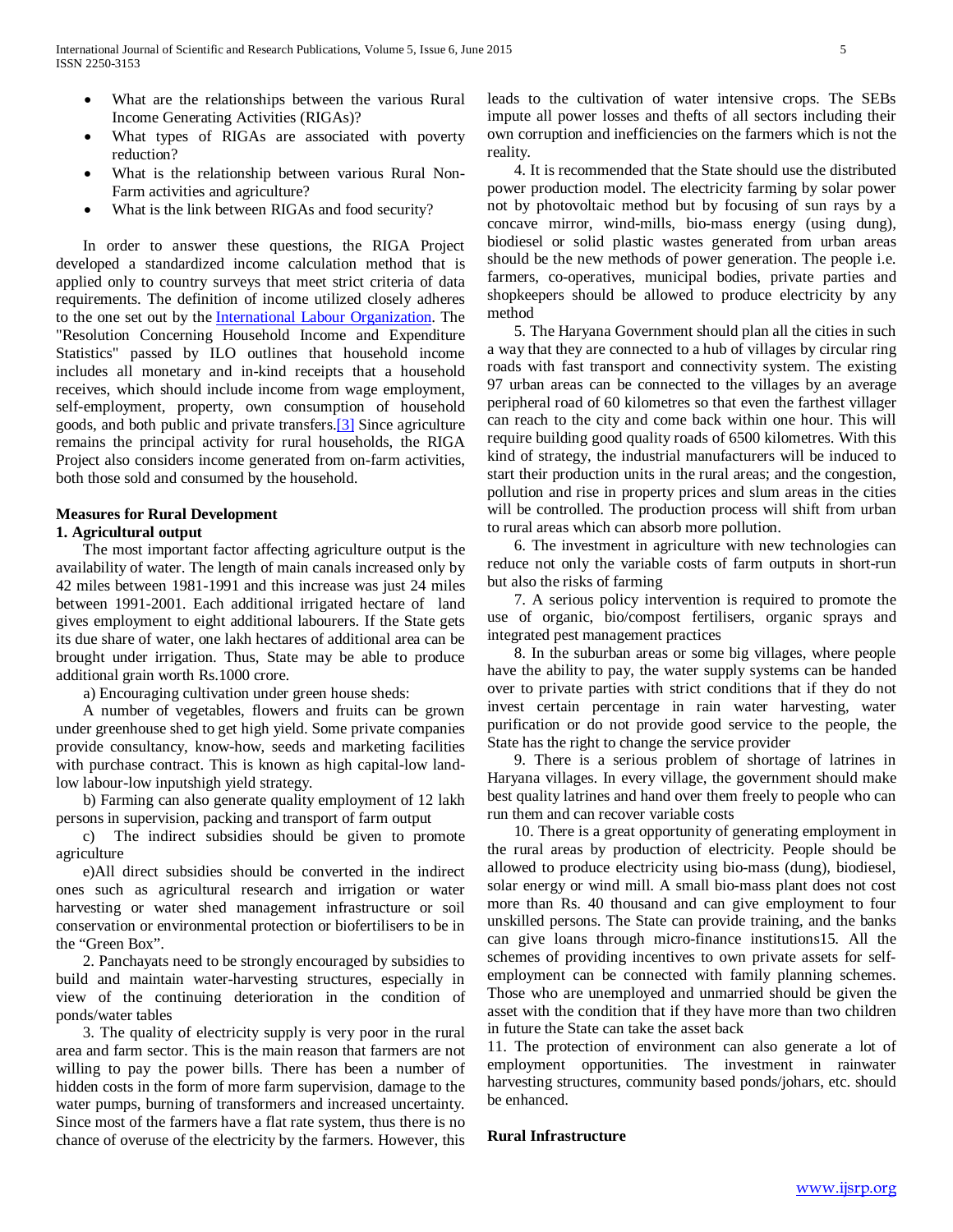#### **a) Rural Roads**

 Amongst the various components of the infrastructure, the roads in the rural areas have assumed great importance. The development of roads in rural areas would not only provide the basic facility to the villagers but also help in reaching the rural India in its true sense. The rural economy which in other sense is agro economy and the construction of rural roads would provide a major incentive for the development of rural sector, that is, both farm and non-farm sectors. The recent programme of PURA (provision of urban amenities in rural areas) is also an important initiative by the Government of India, in this direction

#### **b) Rural Communication (Telecom)**

 The second most important component of rural infrastructure is the Rural Telecommunication. After the rural roads, the telecom connectivity forms the most crucial part of the rural connectivity. It connects rural (agro) economy with the rest of the economic development of the country. Irrigation With the limited and scarce irrigation facility, the irrigation potential has not been realised so far. There is enormous potential to be explored in this sector. The wide gap between potential and actual realisation of irrigation is prevailing across the entire rural areas.

# **c) Shelter-Rural Infrastructure (Rural Housing)**

 The basic requirement of the rural masses is shelter. For the survival of the human beings, housing is most needed. The housing for the poor in rural areas is most crucial. It provides a dignified living standard and ensures the security to the rural masses.

### **d)Rural Energy (Rural Electrification)**

 Power (energy) is the most crucial component of the infrastructure in the rural area. The adequate supply of energy attracts investments, which in turn help in the establishments of various industries in the rural areas. For the up gradation of this component of rural infrastructure, the Government of India has introduced 'Rajiv Gandhi Grameen Vidhyuttikaran Yojana' in the fiscal year of 2005. Under this programme it is planned to provide electricity in all the villages and the habitants in the rural areas, in the coming four years Rural Energy (Bio-Gas Plants)

For the provision of clean and unpolluted energy to the rural masses, the programme of biogas plant has been introduced in the State. The programme was initiated with the two folds objectives. One was to provide energy for the domestic purposes and the second important objective was to generate enriched manure for the use in the agricultural activities.

### **e)Renewable Energy**

 The State has also implemented various programmes and policies for the exploration of energy through nonconventional and renewable sources. There are many programmes and schemes related to solar energy, biogas, micro hydel and biomass, the State has initiated measures

to explore the energy through these sources.

# **Rural Infrastructure and the Panchayati Raj Institution**

 The role of Panchayati Raj system has also assumed significant importance in the rural infrastructure development in the State. The financial and administrative powers assigned to PRIs would ensure social security, equality and social justice for the people in the rural areas. The concept of Gram Vikas Samities has been implemented in the States. These bodies are assigned responsibilities of execution of development works in the rural areas

### **Haryana Rural Development Fund**

 Administration Board has been constituted in the State. For the efficient execution of the development works in rural areas.

### **Nirmal Gram Puraskar**

 Launched by the GOI for full sanitization and open defecation- free Gram Panchayats in the State. Under the Restructured Rural Sanitation Scheme the government has provided individual toilets and sanitary complex facilities for the women in the rural areas.

## **Rural Infrastructure and the Institutional Finance**

 For any development programme, the provision of finances through the mechanism of institutional finance is very essential. In the State of Haryana, the Government has been persuading to the banking institutions to give importance to the Agricultural and Allied Sector, particularly to poverty alleviation programmes.

#### V. CONCLUSION

 Rural development strategies are a critical component of an inclusive growth strategy for Haryana. Developing a modern rural development strategy for poverty reduction in Haryana in the coming decades requires recognition of institutional and technological changes, as well as of the growing role of a broadly defined and diversified agricultural system Furthermore, the rural poor need to participate in the development and implementation of the relevant policies and programs, which need to ensure

- gender equity
- inclusion of minorities
- participation of the poorest in markets and in the provision of services

#### **REFERENCES**

- [1] Tanika,(2014) Haryana subregional development
- [2] Chambers, R. (2014). Rural development: Putting the last first. Routledge.
- [3] IFPRI, "Agriculture and Rural Development for reducing Poverty and Hunger in Asia", www.adb.org/prcm
- [4] Cernea, M. M. (1991). Putting people first: sociological variables in rural development (No. Ed. 2). Oxford University Press for the World Bank.

#### Websites

- [1] http://www.census2011.co.in/census/state/haryana.html
- [2] http://indiafacts.in/india-census-2011/urban-rural-population-o-india/
- [3] http://www.rural.nic.in
- [4] http://www.drd.nic.in/

#### AUTHORS

**First Author** – Kanu Raheja, Assistant Professor, Satpriya Group of Institutions, Rohtak., Qualifications: MBA & NET Qualified, Email Id: kanuraheja23@gmail.com